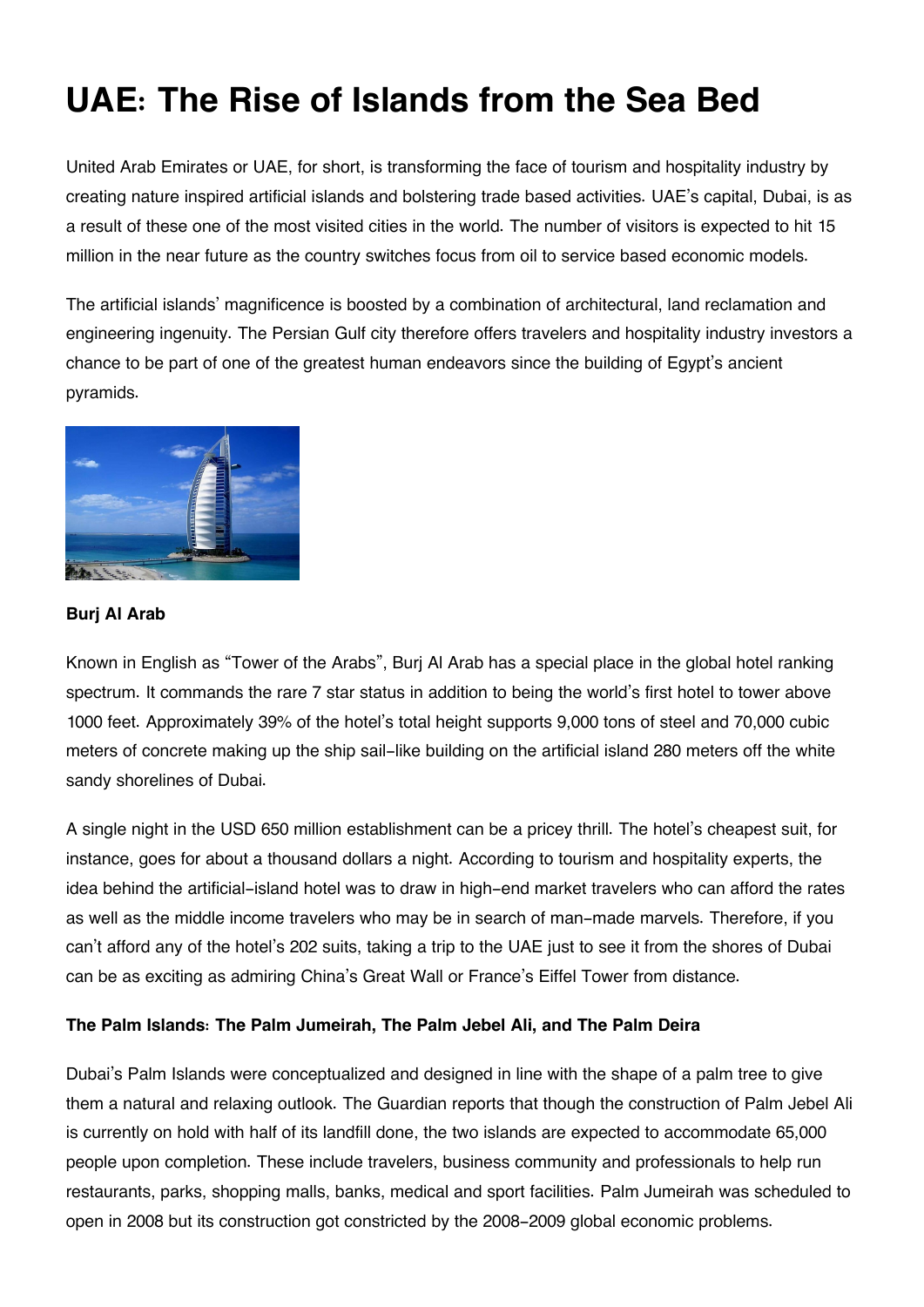

Palm Jebel Ali is the second largest of the artificial island trilogy. It differs from the rest in design as its fronds incorporate inner and outer rings. The design gives all sorts of travelers the opportunity to enjoy lovely broadwalks which engulfs the fronds besides theme parks, a sea village in addition to aesthetic homes and apartments on stilts.

Deira Island was originally anticipated to be the biggest of all the three islands. With 300 million cubic meters of sand already laid, the project hasn't been jump-started since it stalled in 2008 as a result of financial, design and environmental concerns. The three islands are projected to extend UAE's coastline by over 500 kilometers.

### **The World Islands**

The World Islands project, also in Dubai, was first announced in 2003 attracting a throng of private investors who currently own 60% of the reclaimed land, forming the artificial islands. The 300 island project arranged in shapes that mimic the world map, came to a standstill in 2008 following the global economic downturn. Only two islands have been developed.

Lebanon Island opened its gates to travelers and the business community in 2012 irrespective of this and is today host to private parties and commercial events. The islands range from 14,000 to 42,000 square meters with the distance between them standing at 100 meters. These enclaves the global community in a manner that seeks to remind people how small and fun-bubbling the world can get.



## **Dubai Waterfront**

Dubai Waterfront's design is chiseled out to be the world's largest construction project. The artificial island will stretch UAE's coastline by 70 kilometers, cover 1.4 billion square feet of land and water and accommodate up to 1.5 million people. Its architectural aspects are as well designed to shelter Jebel Ali Island from strong winds but its construction process is currently on hold owing to a USD 11 billion debt that the lead constructor incurred in 2009 as a result of global economic recession.

#### **The Universe**

The coming of the Universe artificial islands was first mentioned in January 2008. The group of islands is